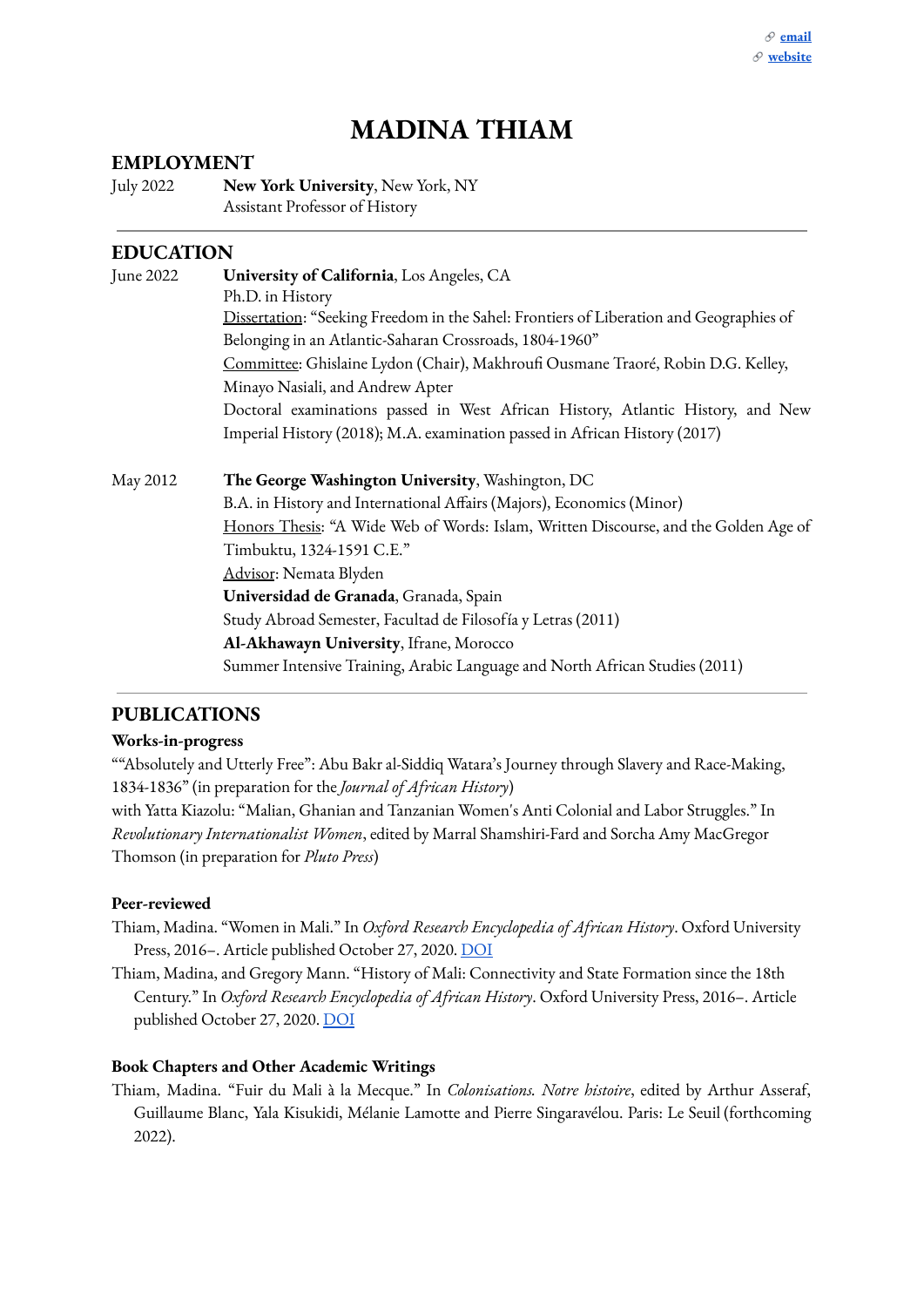- Thiam, Madina. "Struggle, Neglect and Archives," *Council for the Development of the Social Sciences in Africa* (*CODESRIA) Bulletin* no. 5&6, [Special](http://www.codesria.org/IMG/pdf/codesria_bulletin_mali_5_6_20.pdf) Issue on the Crisis in Mali and in the Sahel Region (2020): 21-23.
- Thiam, Madina. "Nicholas Said, étonnant voyageur." In *Sahara, mondes connectés*, edited by Sophie Caratini, Charles Grémont, Céline Lesourd and Olivier Schinz, 75-79. Paris: Gallimard, 2019.

#### **Reviews**

- Thiam, Madina. [Review](https://brill.com/view/journals/iafr/11/2/article-p257_257.xml) of *Sultan, Caliph, and the Renewer of the Faith. Aḥmad Lobbo, the Tārīkh al-fattāsh and the Making of an Islamic State in West Africa,* by Mauro Nobili. *Islamic Africa* XI, no. 2 (2021): 257–260.
- Thiam, Madina. [Review](https://sites.duke.edu/researchafrica/files/2018/09/12-3-Volume2-2018-Madina.pdf) of *Mali Blues*, by Gregor Lutz. *Research Africa Reviews* 2, no. 2 (2018): 46-48.
- Thiam, Madina. [Review](https://escholarship.org/uc/item/2dp1h9st) of *Être Étudiant au Mali,* by Boubacar Sangaré. *Ufahamu: a Journal of African Studies* 40, no. 2 (2018): 179-182.

#### **GRANTS**

2020–2022 Project Grant, Modern Endangered Archives Program *Projet [Archives](http://archivesfemmesmali.com/) des Femmes (Mali),* with Oumou Sidibé, Devon Golaszewski, and Gregory Mann. Amount awarded: \$50,000 2018–2020 Innovation Grant, Luskin Center for History and Policy Developing a New Approach to Migration and [Policy-Making](https://luskincenter.history.ucla.edu/luskin-fellows/2018-2019/project-one/) in Africa, with E. Tendayi Achiume , Tamara Last, and Anita Vukovic. Amount awarded: \$25,000

#### **FELLOWSHIPS & AWARDS**

| 2021        | Mellon/ACLS Dissertation Completion Fellowship                                    |
|-------------|-----------------------------------------------------------------------------------|
| 2021        | Mini-Grant, UCLA Center for the Advancement of Teaching                           |
| 2020        | Bernadotte E. Schmitt Research Grant, American Historical Association             |
| 2020        | Penny Kanner Dissertation Research Fellowship, UCLA Center for the Study of Women |
| 2018        | Mellon/SSRC International Dissertation Research Fellowship                        |
| 2017        | Young Professionals Forum, UNESCO World Heritage Committee                        |
| 2016 & 2017 | Graduate Summer Research Mentorship Award, UCLA Graduate Division                 |
| 2016        | Graduate Student Travel Award, African Studies Association                        |
| 2016        | Kurnitz Creative Writing Award, UCLA Dashew Center                                |
| 2015        | Five-Year Doctoral Fellowship, UCLA Department of History                         |
|             |                                                                                   |

#### **TALKS**

## **Invited**

| 2021 | Boston University, Boston, MA (Walter Rodney Seminar; link to recording)                      |
|------|-----------------------------------------------------------------------------------------------|
|      | "Abu Bakr al-Siddiq Watara's Journey through Slavery and Race-Making, 1834-1836"              |
| 2021 | Drexel University, Philadelphia, PA (Department of History)                                   |
|      | "Seeking Freedom in the Sahel: Pan-Africanism and Decolonization in Post-Jihad Mopti"         |
| 2020 | University of Illinois, Urbana-Champaign, IL (Timbuktu Talks Series)                          |
|      | "Seeking Freedom in the Sahel: Transnational Politics and Islamic Networks in Colonial Mopti" |
| 2019 | University of the West Indies-Mona, Kingston, Jamaica (Department of History and Archeology)  |
|      | "Abū Bakr al-Siddīq and the Muslim Sahel in Translation"                                      |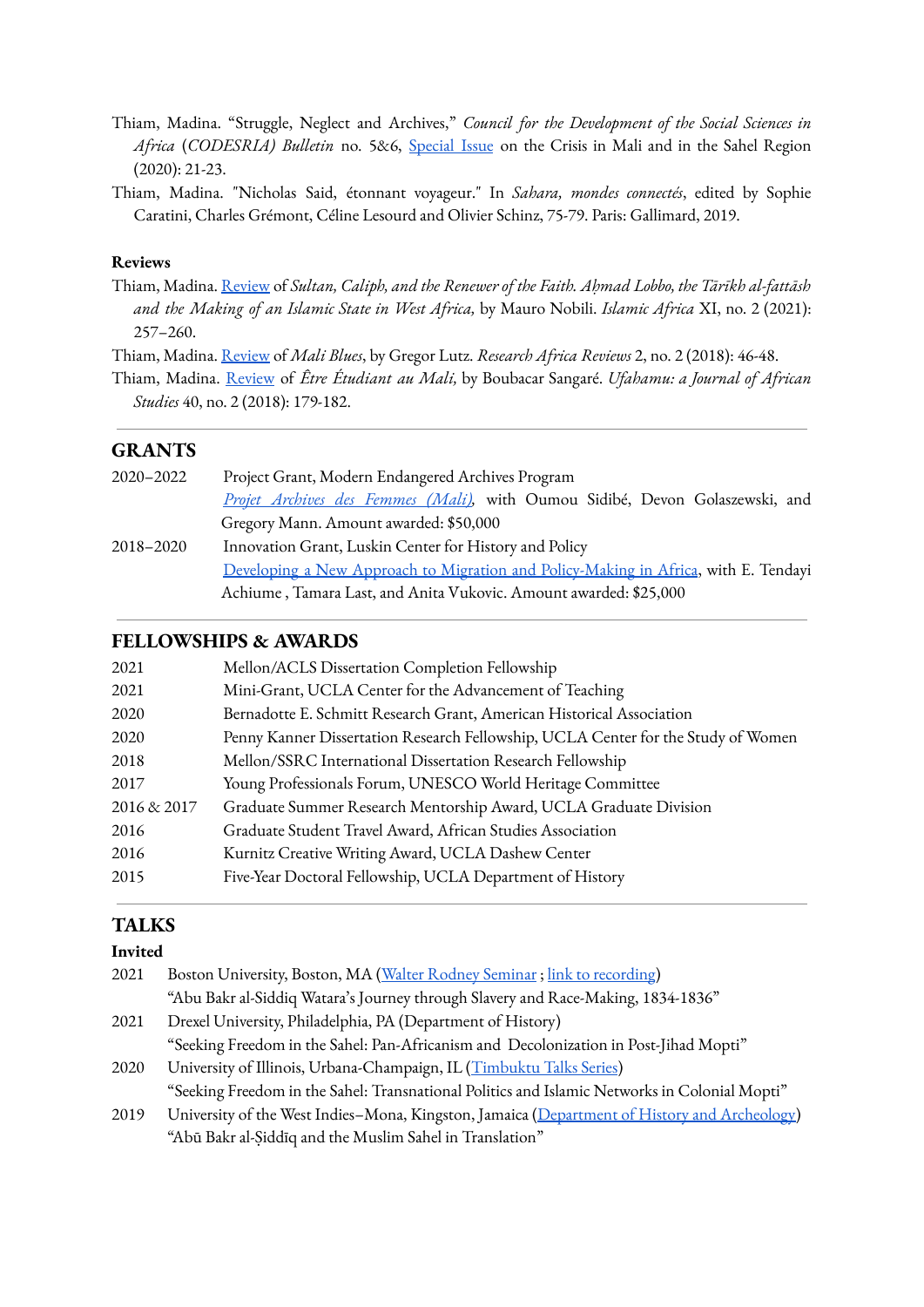## **Conferences and Workshops**

| 2022 | University of Virginia, Charlottesville, VA (Religion and Democracy in Africa)                         |
|------|--------------------------------------------------------------------------------------------------------|
|      | "Seeking Freedom in the Sahel: Transnational Islamic Networks and Decolonization in Mopti"             |
| 2022 | University of California Africanist Workshop, Berkeley, CA                                             |
|      | "Mobility in the Transitional World of Mamadu Caam (1862-1956)"                                        |
| 2021 | African Studies Association Annual Meeting, Washington, DC                                             |
|      | "Fuutanke Archipelago: Transnational Politics and Islamic Networks in Colonial Mopti"                  |
| 2021 | Association for the Study of the Worldwide African Diaspora (ASWAD)                                    |
|      | "African Feminisms" (ASWAD Webinar invited participant)                                                |
| 2020 | American Historical Association Annual Meeting, New York, NY                                           |
|      | "Family Networks, Muslim Education and Emancipation in the Sahel and Caribbean, 1790-1853"             |
| 2019 | Africa, Globalization and The Muslim Worlds Conference, Harvard University, Cambridge, MA              |
|      | "'Beyond Timbuktu': Sahelian Networks and Texts in Pre-Emancipation Jamaica"                           |
| 2019 | Rethinking Refuge Workshop, Forum Transregionale Studien, Berlin, Germany                              |
|      | "Continuities of Statelessness in Southern Africa"                                                     |
| 2019 | Luskin Center for History and Policy Fellows Seminar, UCLA, Los Angeles, CA                            |
|      | "Developing a New Approach to Migration and Policy-Making in Southern Africa"                          |
| 2018 | Global Africa and Ethnographies of Interconnection Workshop, Cornell University, Ithaca, NY            |
|      | "Using 19th-century Sahelian Narratives to Write Global History"                                       |
| 2017 | Dakar Institute of African Studies International Conference, Dakar, Senegal                            |
|      | "African Men of Letters, Atlantic Slavery, and the Intellectual History of the Sahel"                  |
| 2017 | History Graduate Student Association Annual Conference, UCLA, Los Angeles, CA                          |
|      | "Empire State of Mind: Unsolicited Interventions and the 2012 Crisis in Mali"                          |
| 2016 | African Studies Association Annual Meeting, Washington, DC                                             |
|      | "A Trail of Scented Salams: Migrating and Settling along the <i>Tarīq-al-Sūdān</i> " (as part of "John |
|      | Hunwick's Legacy: The Next Generation")                                                                |
| 2016 | Transpositions Summer School, University of Bern, Kandersteg, Switzerland                              |
|      | "Westerners along the Nile: West African Muslims in Sudan (19th and 20th centuries)                    |

## **COURSES**

#### **Instructor**

2021 Global Histories of Muslim West Africa

# **Teaching Fellow**

| 2020 | Western Civilization: circa 1715 to Present, with Prof. Lynn Hunt                      |
|------|----------------------------------------------------------------------------------------|
| 2019 | The United States and its Colonial Origins: 20th Century, with Prof. Robin D.G. Kelley |

## **Teaching Assistant**

| 2018        | Inequality: The Age of Mass Imprisonment, with Prof. Kelly Lytle Hernández      |
|-------------|---------------------------------------------------------------------------------|
| 2017 & 2018 | Africa: 1800 to Present, with Prof. William Worger                              |
| 2017        | Economic Development and Culture Change, with Prof. Andrew Apter                |
| 2017        | Western Civilization: circa 1715 to Present, with Prof. Caroline Ford           |
| 2016        | Western Civilization: Prehistory to circa A.D. 843, with Prof. Jessica Goldberg |
|             |                                                                                 |

## **Guest Lecturer**

| 2021 | "Writing Family Histories: Power, Stigma, and Malian Archives," Bard College        |
|------|-------------------------------------------------------------------------------------|
| 2019 | "Black Francophone Women & Decolonization," California State University, Long Beach |